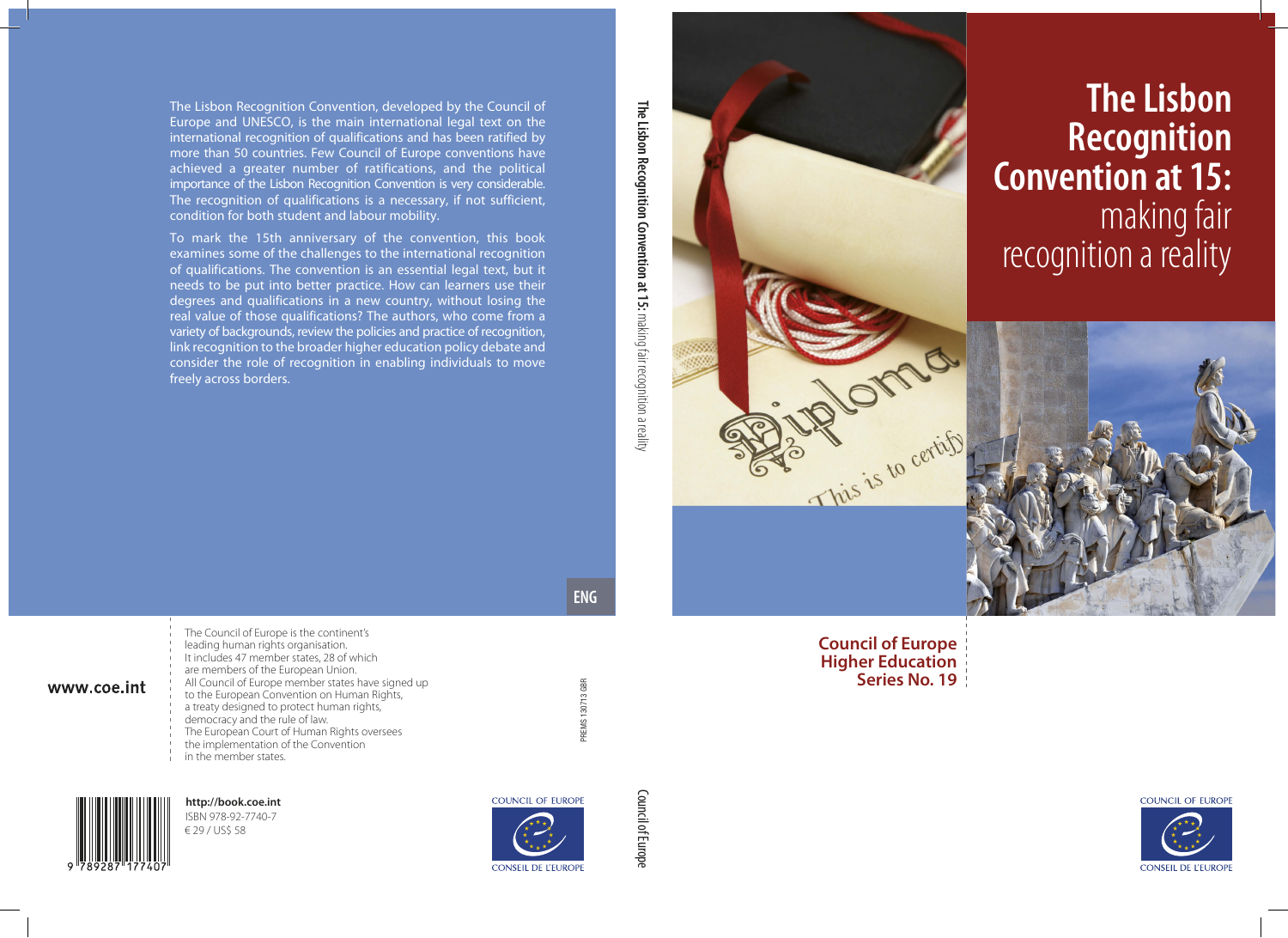## **The Lisbon Recognition Convention at 15: making fair recognition a reality**

**Sjur Bergan and Carita Blomqvist (editors)**

**Council of Europe Publishing**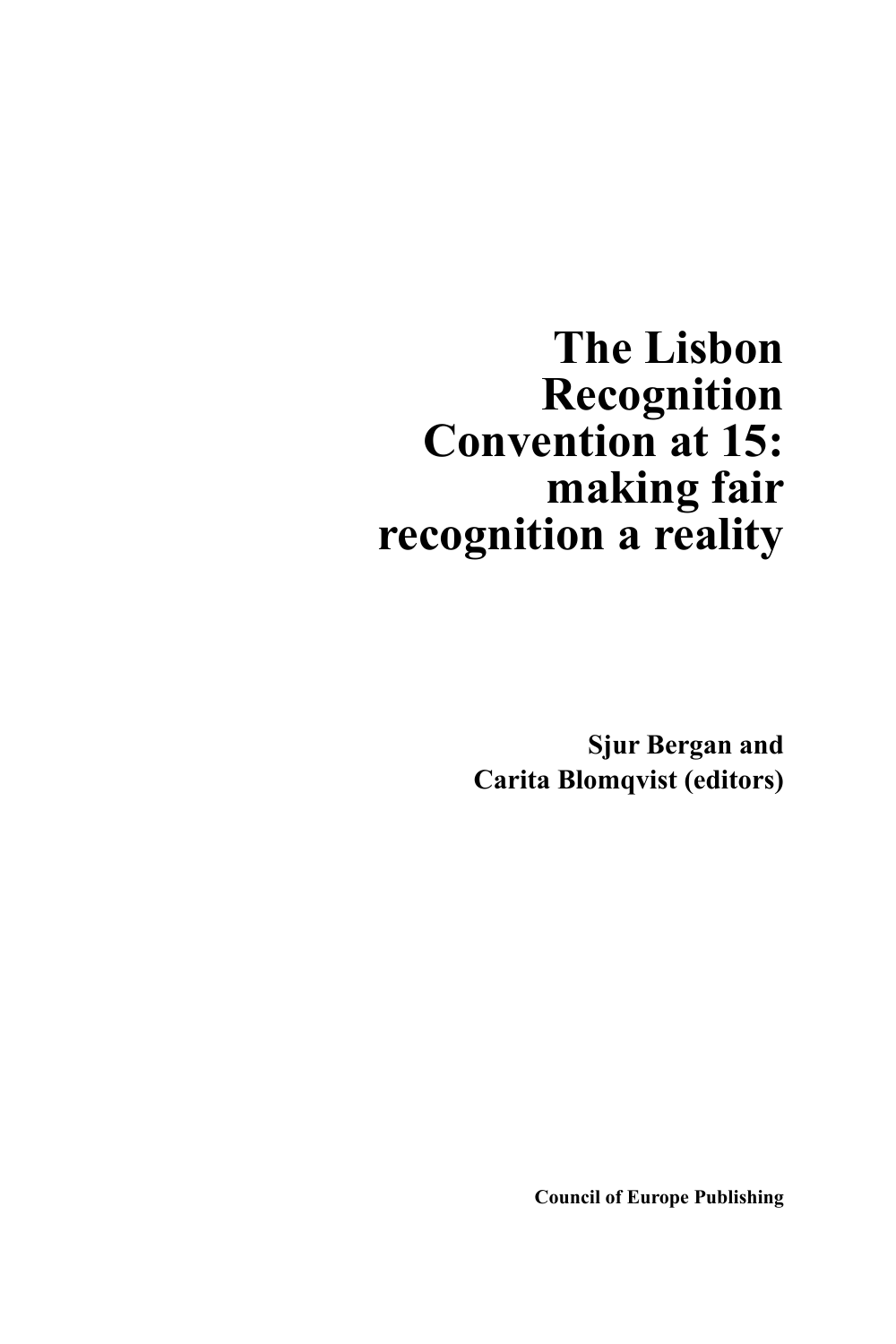*The opinions expressed in this work are the responsibility of the author(s) and do not necessarily reflect the official policy of the Council of Europe.*

All rights reserved. No part of this publication may be translated, reproduced or transmitted, in any form or by any means, electronic (CD-Rom, Internet, etc.) or mechanical, including photocopying, recording or any information storage or retrieval system, without prior permission in writing from the Directorate of Communication (F-67075 Strasbourg Cedex or [publishing@coe.int\)](mailto:publishing%40coe.int?subject=).

Cover design: Documents and Publications Production Department (SPDP), Council of Europe Layout: Jouve, Paris Cover photo: Shutterstock

Council of Europe Publishing F-67075 Strasbourg Cedex <http://book.coe.int>

ISBN 978-92-871-7740-7 © Council of Europe, February 2014 Printed at the Council of Europe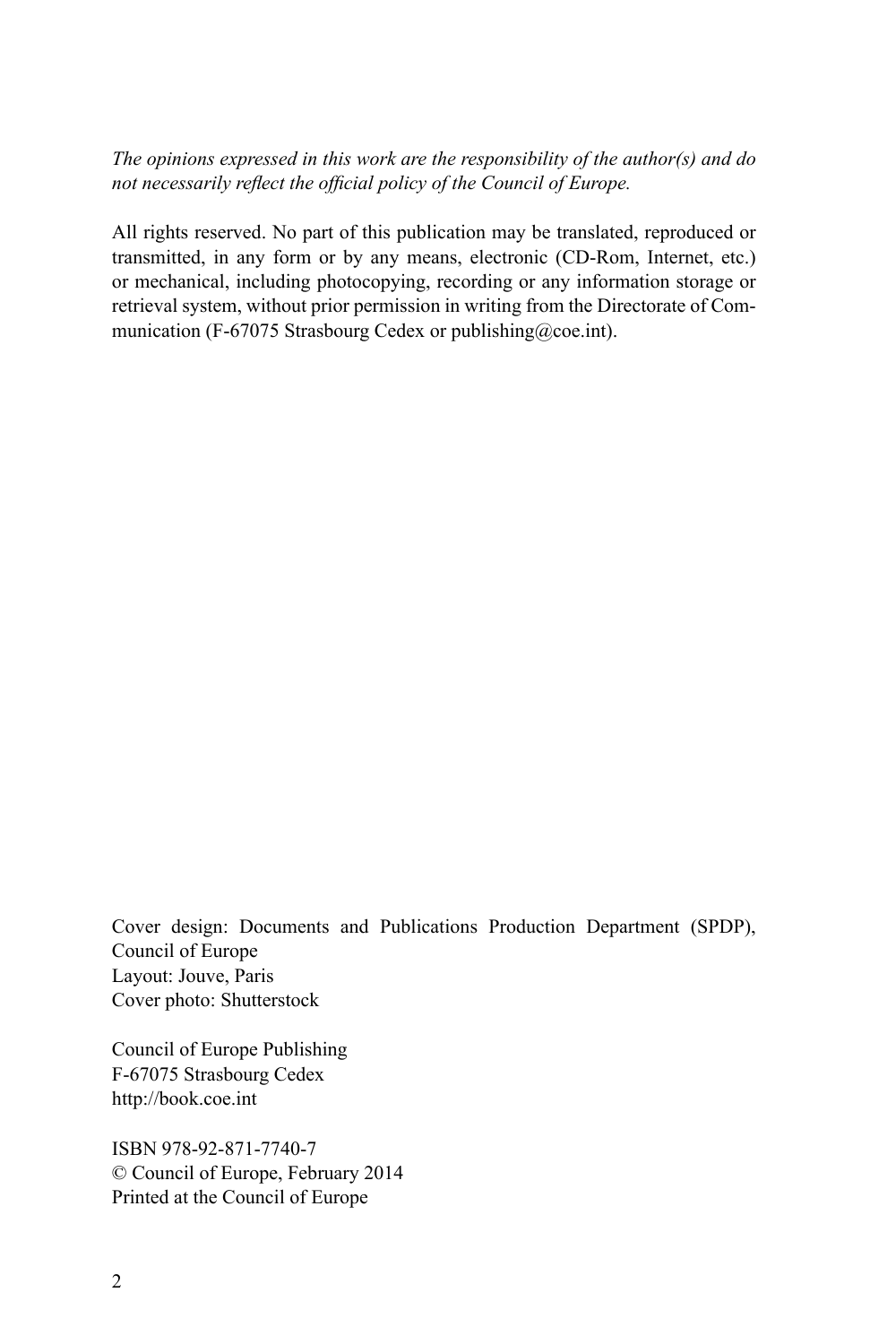### **Contents**

| Snežana Samardžić-Marković                                                                                                                           |  |
|------------------------------------------------------------------------------------------------------------------------------------------------------|--|
| Sjur Bergan and Carita Blomqvist                                                                                                                     |  |
| The Lisbon Recognition Convention as a paradigmatic shift<br>and a change of the philosophy of recognition:                                          |  |
| Pavel Zgaga<br>Origins, history and evolution of the Lisbon Recognition Convention:                                                                  |  |
| Sjur Bergan                                                                                                                                          |  |
|                                                                                                                                                      |  |
| Frances Kelly                                                                                                                                        |  |
| Gayane Harutyunyan<br>A perspective from South-Eastern Europe -                                                                                      |  |
| Milica Popović<br>Implementing the Lisbon Recognition Convention:                                                                                    |  |
| Aurelija Valeikienė                                                                                                                                  |  |
| The Lisbon Recognition Convention at 15: a perspective from Turkey 97<br>Ercan Laçin                                                                 |  |
|                                                                                                                                                      |  |
| Making fair recognition a reality: a student point of view  113<br>Karina Ufert<br>Are conventions on recognition of higher education qualifications |  |
| a limitation of academic freedom and university autonomy? 119<br>Jens Vraa-Jensen                                                                    |  |
| <b>Howard Davies</b>                                                                                                                                 |  |
| Quality assurance as an element of international                                                                                                     |  |
| Maria Kelo                                                                                                                                           |  |
| Sjur Bergan                                                                                                                                          |  |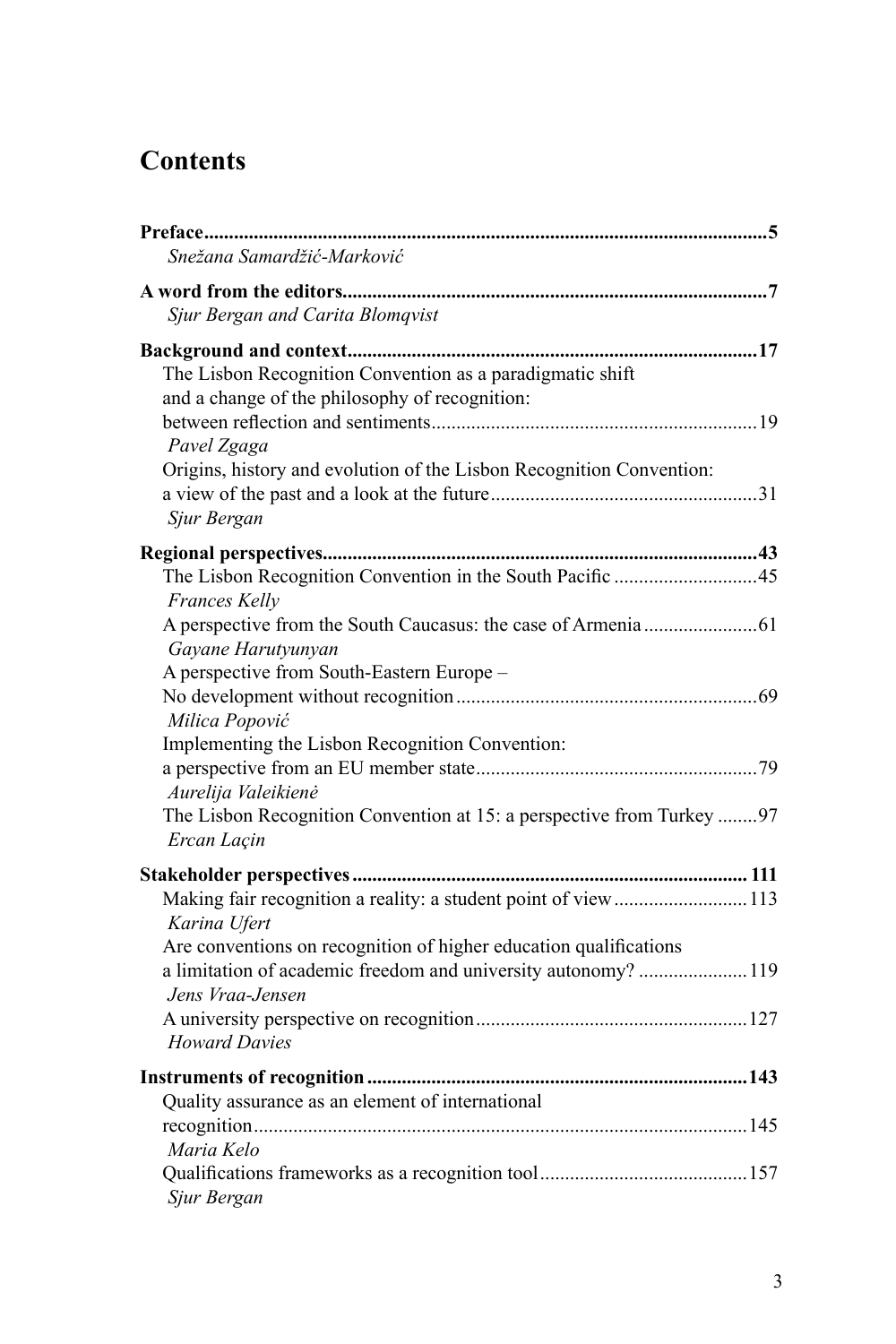| Substantial difference – An essential principle<br>E. Stephen Hunt                            |      |
|-----------------------------------------------------------------------------------------------|------|
| Stephen Adam                                                                                  |      |
| With both feet on the ground: EAR projects, instruments for recognition 207<br>Lucie de Bruin |      |
|                                                                                               |      |
| Carita Blomqvist                                                                              |      |
| Allan Bruun Pedersen                                                                          |      |
| Sjur Bergan                                                                                   |      |
| Adam Tyson                                                                                    |      |
| Recognition of qualifications not linked to an education system287<br>Sjur Bergan             |      |
| A multi-faceted challenge: the recognition                                                    | .299 |
| Jean-Philippe Restoueix                                                                       |      |
|                                                                                               | 307  |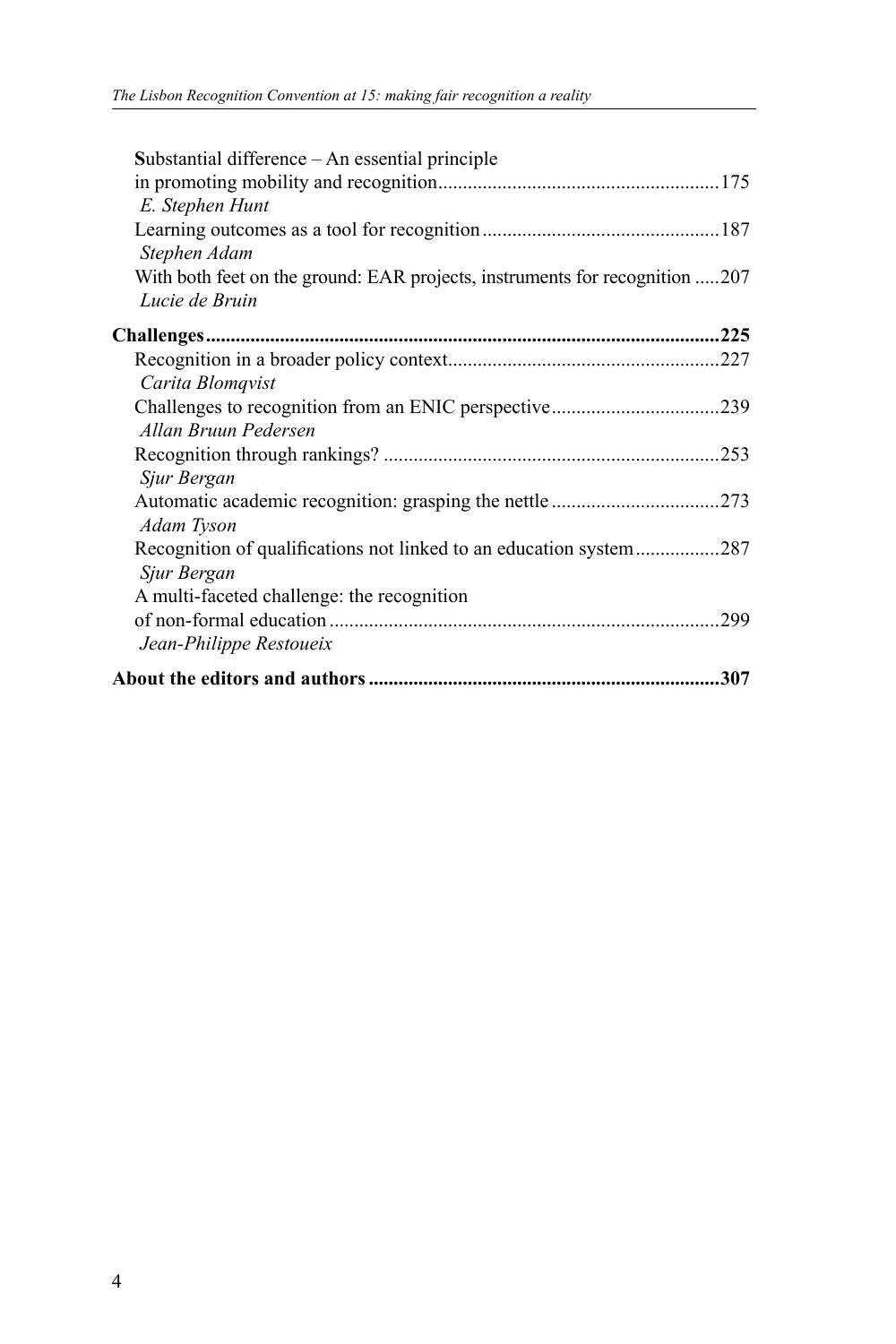#### **Preface**

It gives me great pleasure to present this book marking the 15th anniversary of the Lisbon Recognition Convention, which we celebrated in 2012.

The Lisbon Recognition Convention (LRC) is "special" in many ways: it is the only convention developed and overseen jointly by the Council of Europe and the United Nations Educational, Scientific and Cultural Organization (UNESCO). It is also implemented in close co-operation with the European Commission, through annual joint meetings of the European Network of Information Centres in the European Region (ENIC) and the National Academic Recognition Information Centres in the European Union (NARIC), through joint meetings of the respective bureaus, and through close inter-secretariat co-operation. Few if any Council of Europe conventions have achieved a greater number of ratifications in such a short time.

While the recognition of qualifications has a technical aspect, the political importance of the LRC is very considerable. The recognition of qualifications is a necessary, if not sufficient, condition for both student and labour mobility. The convention is an all-too-rare example of close co-operation among three international institutions, to the benefit of both those who are affected by it most immediately and those who finance it: European taxpayers. Significantly, the LRC is the only legally binding text of the European Higher Education Area (EHEA).

A 15th anniversary is an occasion to celebrate and to look back but above all, it is an opportunity to look forward. This is what the book sets out to do. While our achievements are duly recognised, the book focuses mainly on our challenges. The international legal framework is now in place but implementation is imperfect. Too often, holders of qualifications are still not given the fair recognition they deserve and too often, recognition specialists see their role as "protecting" their own system rather than helping applicants.

The recognition of qualifications is about education systems but most of all about how individuals can move from one education system to another without losing the real value of their qualifications. This is one important reason why the recognition of qualifications is a Council of Europe issue: recognition is about empowering and enabling individual citizens to make full use of their real qualifications as well as of their potential. That is a crucial issue for an organisation dedicated to human rights, democracy and the rule of law, and it is a crucial issue for Europe.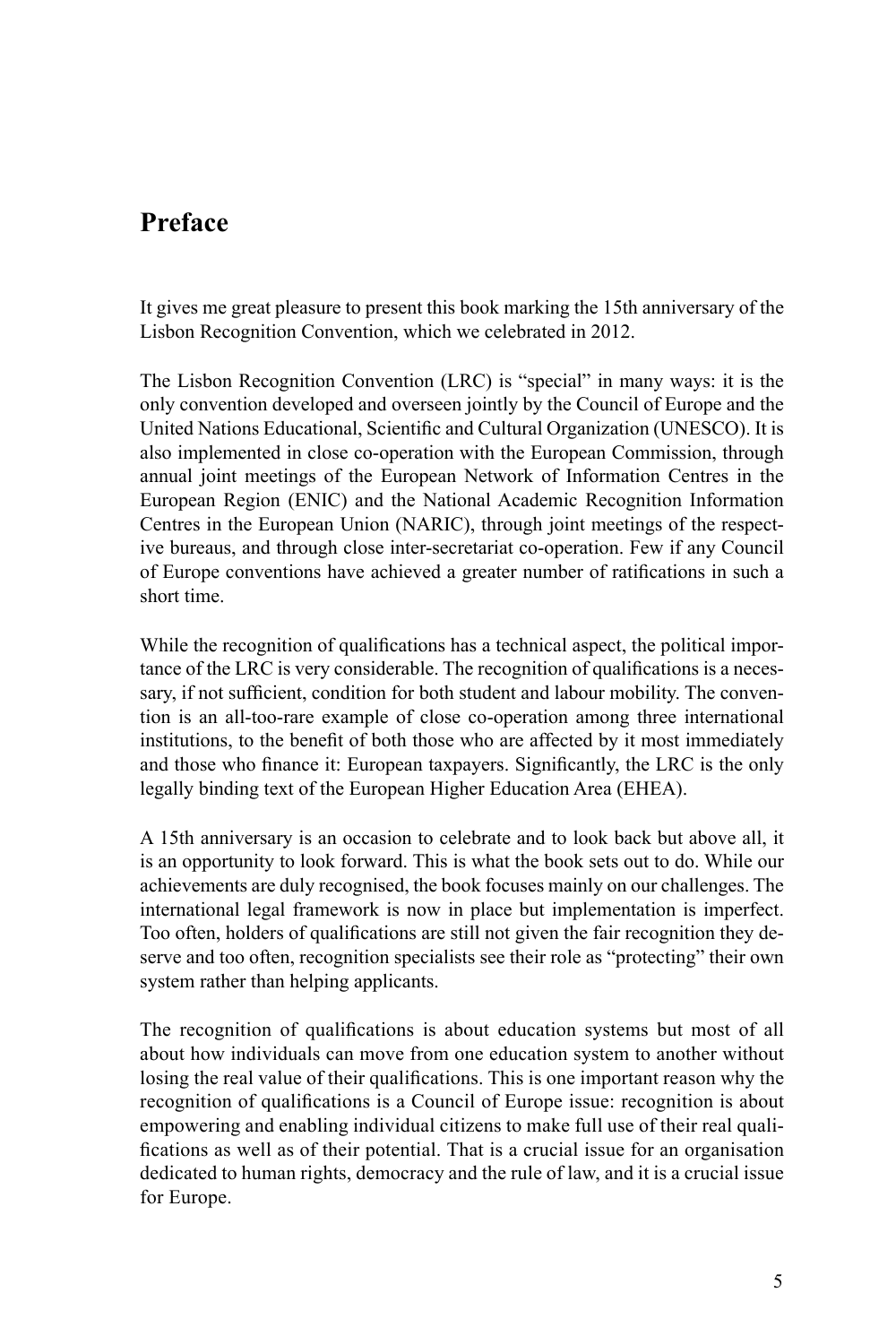I am therefore proud to present this book, which draws on our achievements to think critically about the future. I am grateful to all the authors who have contributed articles from their diverse perspectives. Together, this collection of articles provides readers with a comprehensive view of the state of recognition as well as of the challenges we need to face in the next few years. These views are drawn from all parts of Europe as well as from some other parts of the world; they belong to recognition specialists as well as to policy makers in public authorities, higher education institutions, student organisations and trade unions.

Last but not least, I am grateful to the editors, who have also contributed articles: Carita Blomqvist, who was President of the Lisbon Recognition Convention Committee for six years until June 2013, and my colleague Sjur Bergan, who is Head of the Council of Europe's Education Department and series editor of the Council of Europe higher education series. With the book you are about to read, the series now offers 19 volumes on many aspects of higher education policy and practice.

> *Snežana Samardžić-Marković* Director General for Democracy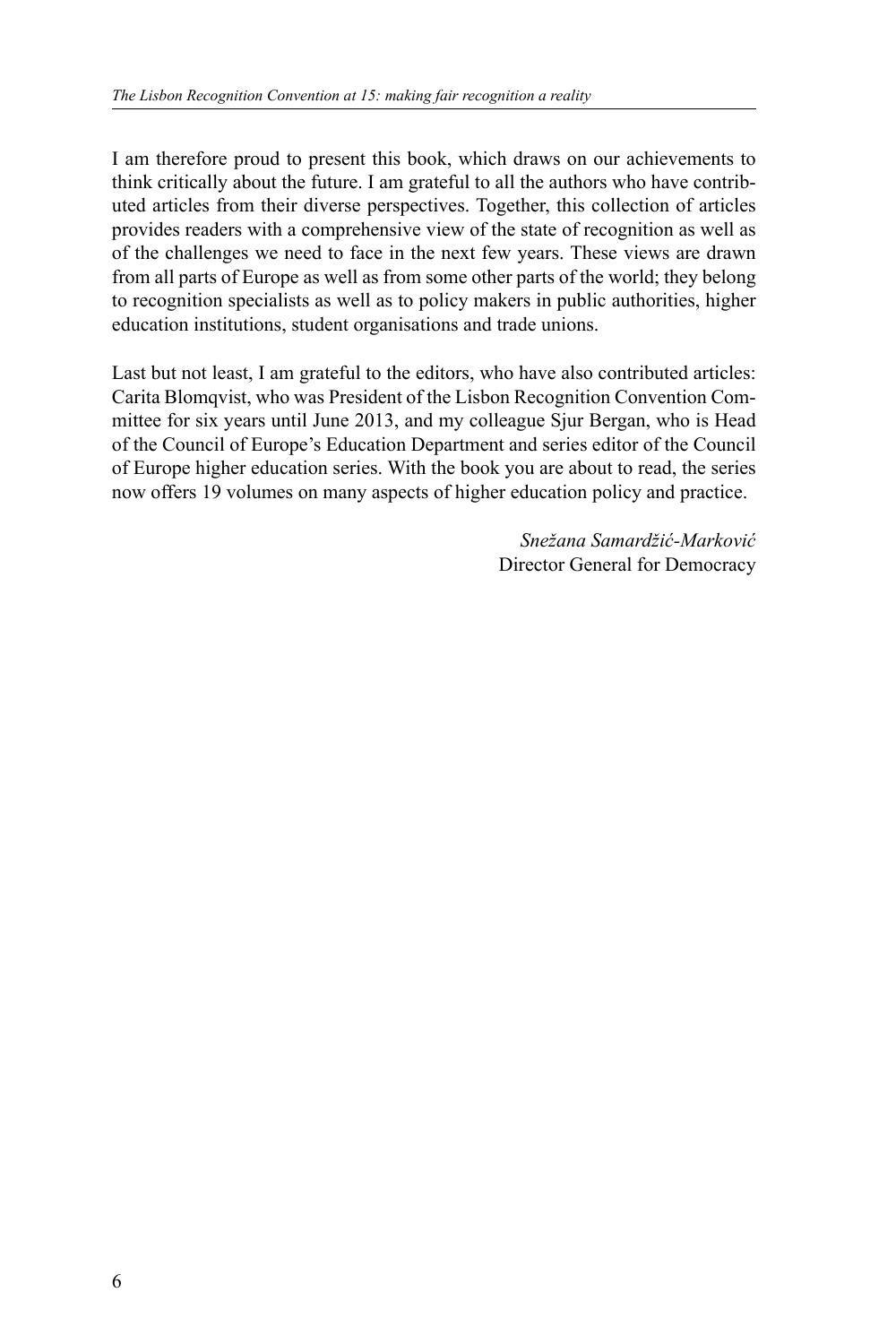#### **A word from the editors**

#### *Sjur Bergan and Carita Blomqvist*

Readers may well ask whether a 15th anniversary is really a reason, or rather an excuse, to celebrate. Average life expectancy in many European countries today is 75 years or more, and to the degree that turning 15 is meaningful at all, it marks the transition from one education course to another rather than a need to continue one's education. A few generations ago, many – perhaps most – students left formal schooling around the age of 15 to enter employment. In France, one explanation offered for why confirmation (which is generally held at the age of 15) has since the 19th century been preceded by another religious ceremony called *profession de foi* a year earlier is that many students would have left school by their confirmation and were no longer in an institution where Church authorities could easily reach them. Vikings were considered adult even earlier, by age 12; at least adult enough to "go on Viking", as the saying went, that is to participate in their first military or paramilitary campaign. In our own day, the *quinceañera* is still an important rite of passage in some Spanish-speaking cultures, including that of Mexico.

Readers will not therefore be surprised to learn that, as editors of this book, we believe that the 15th anniversary of the Lisbon Recognition Convention (LRC) is worth celebrating, even if the actual celebration – in 2012 – was low-key. The Council of Europe and United Nations Educational, Scientific and Cultural Organization (UNESCO) Convention on the Recognition of Qualifications concerning Higher Education in the European Region, to use its full formal name, is today the leading international treaty on the recognition of qualifications. It represents an important evolution of the previous generations of conventions, which generally dated from the 1950s and 1960s, because it puts the individual rather than the education system at the centre. The basic principle of the LRC is that foreign qualifications should be recognised and when recognition authorities decide this is not possible, they should provide justification. It is the system that has to make the case that an individual qualification should not be recognised; it is not up to the individual holding the qualifications to prove that it should. Justification should be given in terms of the purposes for which the foreign qualification will be used and not simply because an official feels his or her own education system is better or should be protected from foreign qualifications. This is where the concept of "substantial differences" comes in, a concept that has become a household word at least in the world of those who make a living by assessing the qualifications of others or who develop policies to make recognition easier.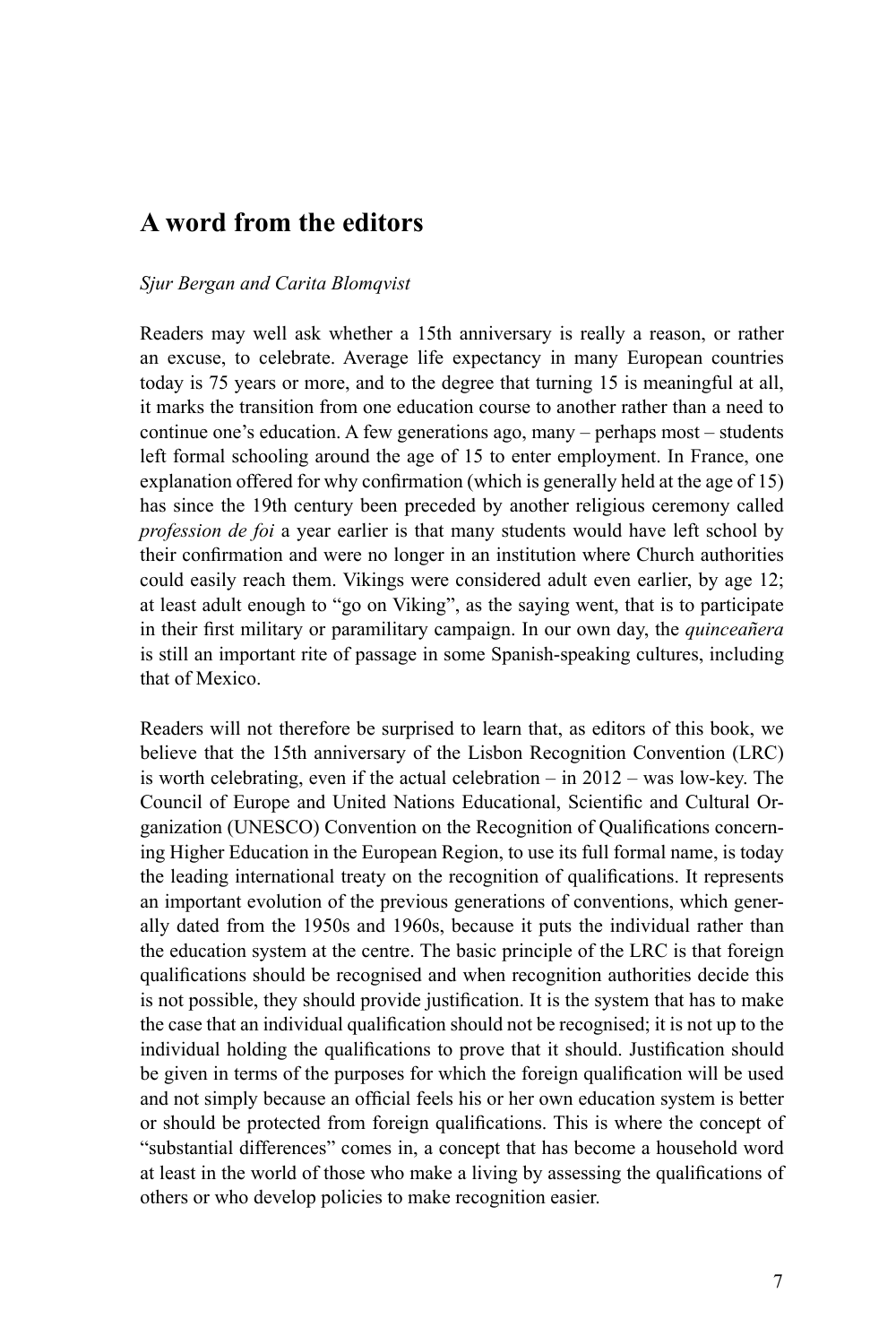Another reason to celebrate is that the LRC is now the international legal text of the European Higher Education Area (EHEA), the only one in existence. The EHEA was formally established in 2010 and was developed through the Bologna Process, which started two years after the LRC was adopted and in the same year that the convention came into force, when five countries had ratified it. Even if the LRC has a broader span, in geographical terms, than the EHEA, it has been of great importance in developing the structural reforms that are a hallmark of the Bologna Process.

From the five ratifications that allowed the convention to enter into force less than two years after it had been adopted, we now have 53 ratifications and another two countries – Canada and the United States – have signed but not yet ratified the LRC. Of the 47 countries that are members of the EHEA, only Greece has yet to ratify the LRC. Of the Council of Europe's member states, only Greece and Monaco have not ratified. On the other hand, countries outside of geographical Europe have deposited their instruments of ratification, and these include Australia, Israel, Kyrgyzstan, New Zealand and Tajikistan. Rarely has an international convention developed for one world region been ratified so quickly by so many countries. The LRC has also become a model of inspiration for other regions of UNESCO, as seen in the adoption of a new convention for the Asia-Pacific region in 2011.

So there are good reasons to celebrate, but that is not the main purpose of this book. The book aims not to look back but to look ahead. To do so, we need to take account of our achievements, but also to look at what still needs to be done. We believe the achievements of the LRC could fill a book and we are absolutely certain that the challenges ahead could do so as well. What we offer our readers is a mix of both but with a clear emphasis on the challenges. As readers will discover, these are manyfaceted but many are linked to the ways in which the convention is put into practice. In the same way as democratic institutions alone are not enough to guarantee democracy, a good law is not enough to ensure justice. Democratic institutions need a culture of democracy to work in practice and good laws need to be put into practice. The principles and provisions of the LRC are good and necessary and to the extent that they need to be adjusted to keep up with the development of higher education as well as of our societies, this can be done through subsidiary texts.

The more difficult issues are related to how the provisions of the LRC are put into practice. The LRC is, we believe, a wonderful instrument in the hands of those who wish to provide fair recognition for learners and holders of qualifications. It is not a magic wand, however. Those concerned have to be interested in implementation of the LRC, which only spells out or suggests what can and should be done. This is what much of the book aims to present.

The book starts, however, as you might expect with an anniversary publication, by looking at how we got to where we are and why there is reason to celebrate. Pavel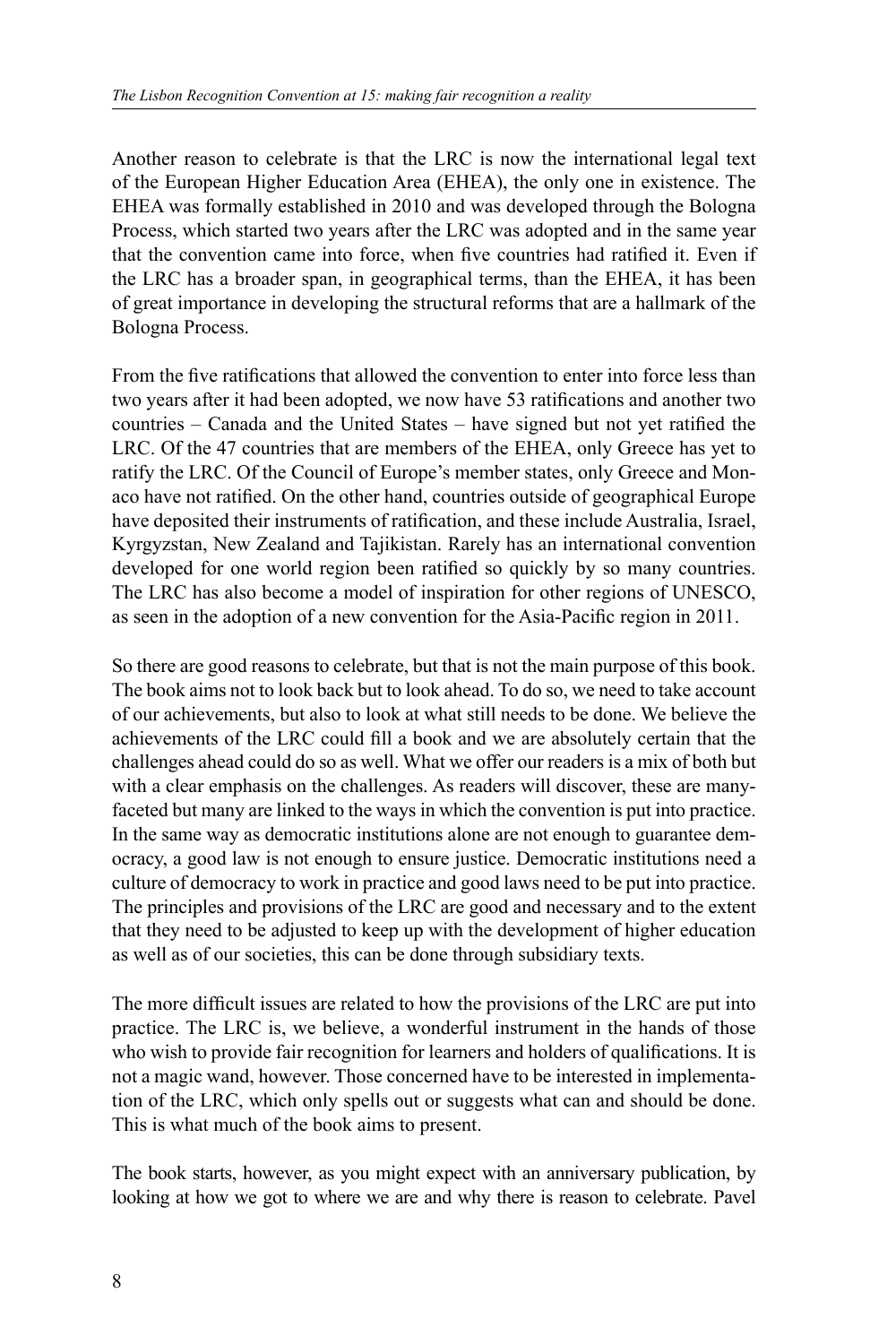Zgaga, who as the Deputy Minister of higher education of Slovenia was vice president of the diplomatic conference that adopted the convention, looks at some of the factors that made the convention both necessary and possible and places the development and the implementation of the convention in a broader political and policy context. It is a part of that story that Pavel Zgaga went on to become one of the initiators of the Bologna Process, with which the LRC is so intimately linked, as well as Minister of Education of Slovenia. Today he is one of Europe's leading higher education researchers.

In his first contribution, Sjur Bergan provides an overview of how the convention was written and also offers a first view of the challenges. As the person in the Council of Europe Secretariat responsible for recognition policy for many years, Sjur Bergan was one of the main authors of the convention and he remains intimately involved with the development of the EHEA.

To emphasise the need to look ahead rather than backwards, we have limited the background and context section of the book to these two articles. The second section provides an outlook from the perspectives of various regions.

Frances Kelly writes from the perspective of the party to the convention that is the furthest away from Europe in geographical terms: New Zealand. More broadly, she combines the perspective of her own country as well as that of Australia and draws on her own experience with Europe. Both countries were pioneers in the development of qualifications frameworks and both countries co-operate closely with both European and North American as well as Asian countries in their education policy and practice.

Gayane Harutyunyan, who was previously in charge of the Armenian European Network of Information Centres (ENIC) and now heads the Bologna Secretariat, writes from the perspective of a country that is a party to both the LRC and the new UNESCO convention for the Asia-Pacific region. Armenia belongs to two major world regions, many of its foreign students hail from Asia rather than from Europe, and it has a sizeable diaspora that wishes to learn more about the language and culture of their ancestors. This means that Armenia is particularly sensitive to the global impact of recognition.

In her contribution, Milica Popović writes from the perspective of South-Eastern Europe and in particular the countries of former Yugoslavia. Mobility among these countries has traditionally been high because of personal, linguistic and political links but recent history has also seen political obstacles to mobility. In addition, recognition procedures are not always conducive to mobility or to equal treatment of students, as Milica Popović illustrates with reference to three countries.

Aurelija Valeikienė offers the perspective of one of the newer members of the European Union (EU) in writing on the basis of her experience as head of the Lithuanian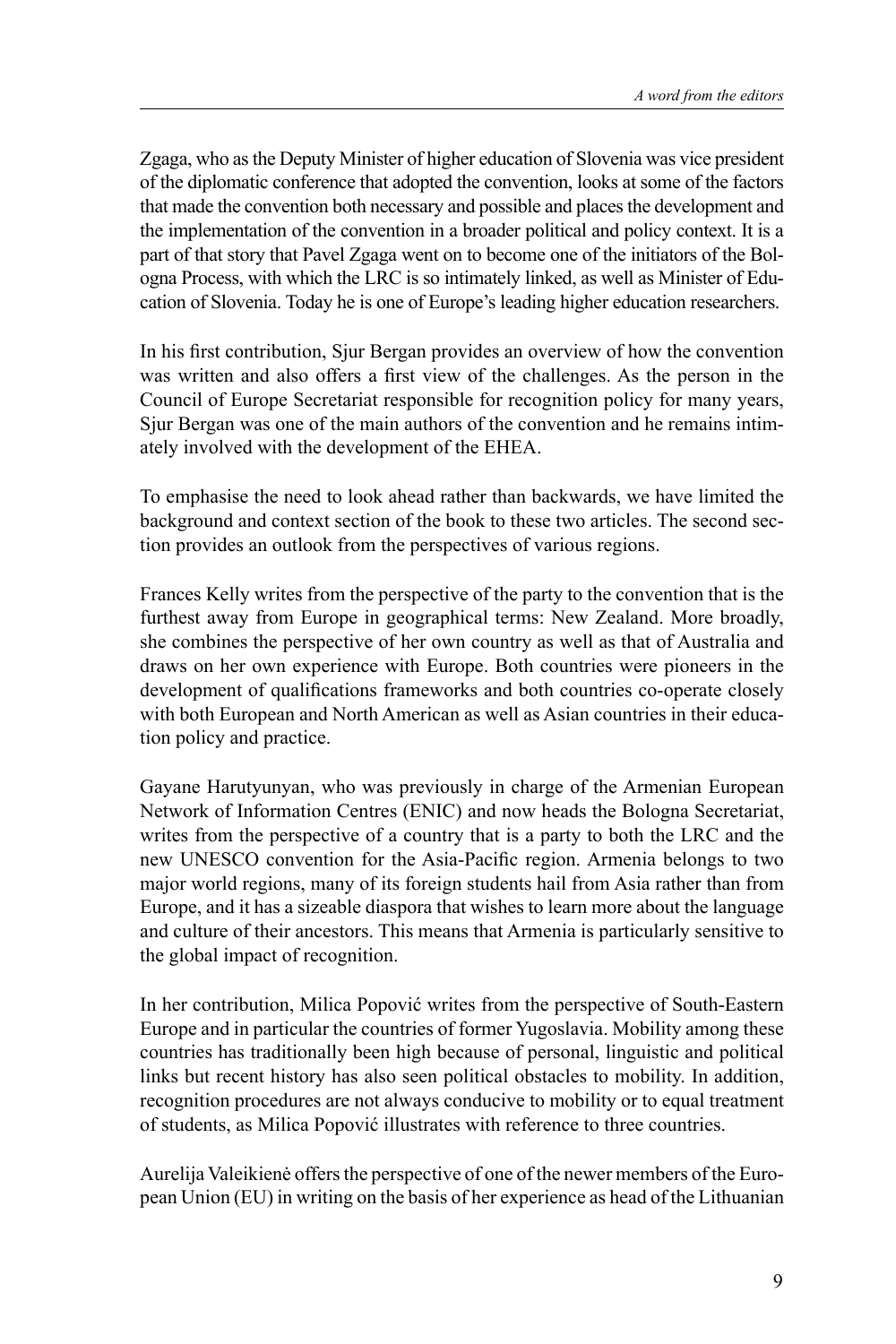ENIC and National Academic Recognition Information Centres (NARIC). She looks at some of the main reasons why the LRC has been successful and also looks at some less successful aspects of the convention and the challenges ahead. In particular, she argues that the notion of quality assurance should be extended to include the quality of recognition procedures. She also offers some thoughts on the attempt to develop a global recognition convention.

Ercan Laçin describes the development of higher education in Turkey as well as Turkish recognition policy and practice. In addition to outlining the legal framework, he discusses the links between recognition, quality assurance and qualifications frameworks. He also underlines that the very high increase in student numbers of the past couple of decades as well as Turkey's participation in the Bologna Process since 2001 have greatly increased the need for fair and smooth recognition of foreign qualifications.

The next section offers perspectives from three key stakeholders. Drawing on her involvement with the European Students' Union, including one year as its Chair in 2012/13, Karina Ufert explains that building the EHEA will take time. Mobility is at the heart of the EHEA and while the LRC provides a good legal basis, recognition practice leaves much to be desired.

While Karina Ufert underlines the importance of engaging students in developing recognition policy and practice, Jens Vraa-Jensen, writing from the perspective of Education International and its European counterpart, the European Trade Union Committee for Education, argues that higher education staff should play a key role. Without high-quality teaching and teachers there can be no high-quality education. Jens Vraa-Jensen argues that higher education is a right and an investment for society. The quality of education depends on broad participation and the quality of mobility depends on fair recognition.

In presenting a university point of view, Howard Davies recalls the two connotations of recognition: universities need to be recognised – which today means they need to be quality assured – and only then can they themselves recognise qualifications issued by other institutions. The fair recognition of qualifications is essential to one of the key goals of the EHEA: international recruitment of higher education staff. Nevertheless, the diversity of national legislation and of actual recognition practice is not conducive to this goal, as shown by studies published in *Trends*, conducted by the European University Association (Sursock and Smidt 2010), and the study of national action plans on recognition (Rauhvargers and Rusakova 2010). The desire for more standardised practice must, however, also take account of the importance of university autonomy.

The fourth section of the book examines instruments of recognition and explores the relationship between some key policy areas and recognition. Maria Kelo, from